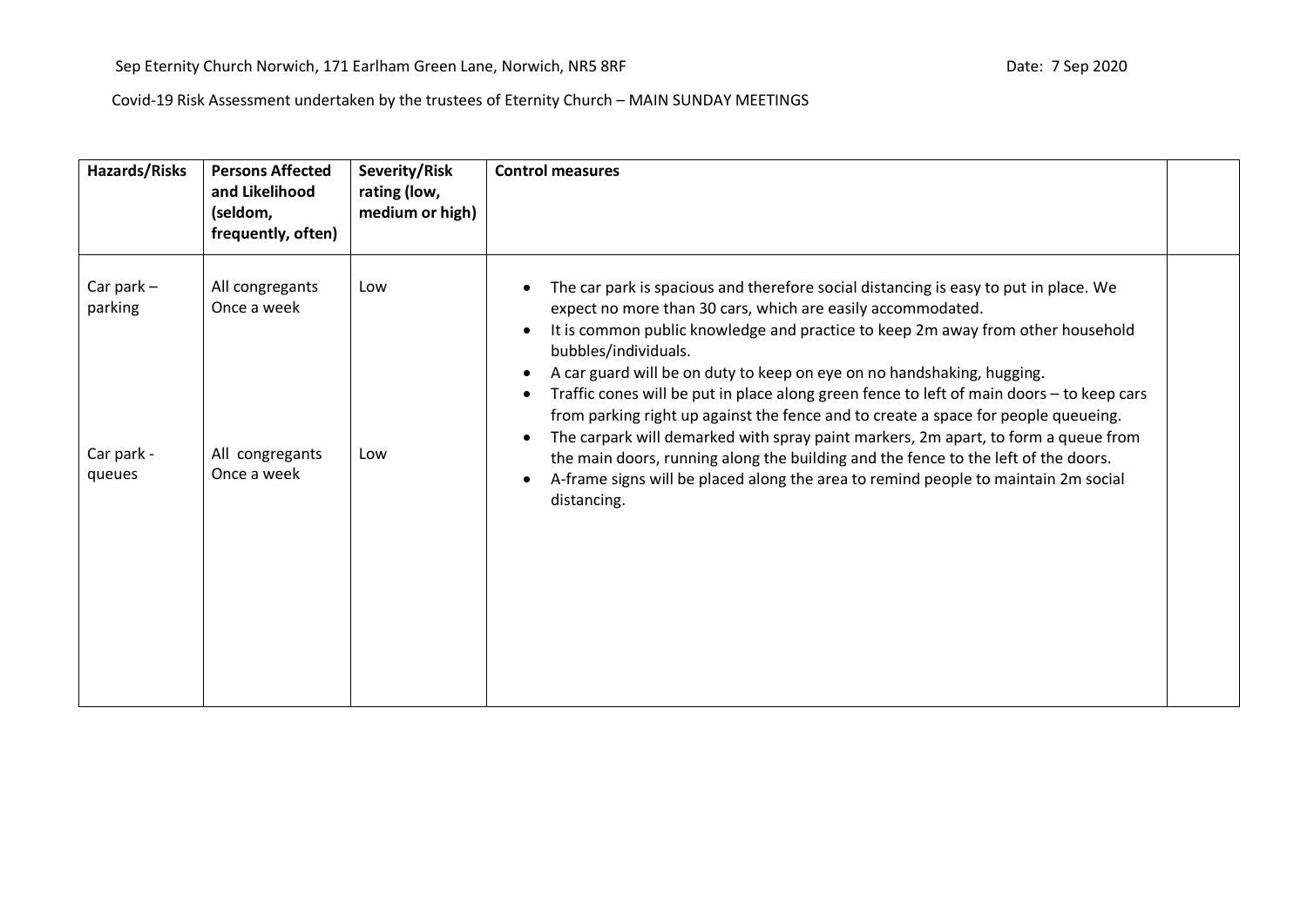| <b>Hazards/Risks</b>                    | <b>Persons Affected</b><br>and Likelihood<br>(seldom,<br>frequently, often) | Severity/Risk<br>rating (low,<br>medium or high) | <b>Control measures</b>                                                                                                                                                                                                                                                                                                                                                                                                                                                                                                                                                                                                                                                                                                                                                                                                                                                                                                                                                                                                                                                                                                                                                                                                                                                                                       |  |
|-----------------------------------------|-----------------------------------------------------------------------------|--------------------------------------------------|---------------------------------------------------------------------------------------------------------------------------------------------------------------------------------------------------------------------------------------------------------------------------------------------------------------------------------------------------------------------------------------------------------------------------------------------------------------------------------------------------------------------------------------------------------------------------------------------------------------------------------------------------------------------------------------------------------------------------------------------------------------------------------------------------------------------------------------------------------------------------------------------------------------------------------------------------------------------------------------------------------------------------------------------------------------------------------------------------------------------------------------------------------------------------------------------------------------------------------------------------------------------------------------------------------------|--|
| Entrance foyer<br>(main doors<br>entry) | All congregants<br>Once a week                                              | moderate                                         | A floor-standing, pedal operated hand sanitizing dispenser will be at the main entrance<br>door.<br>The inner double doors shall remain closed.<br>A sign asking all visitors to Self Screen for Covid-19 symptoms will be on display in the<br>foyer.<br>No one will be allowed entry to the building unless they are wearing a mask or have a<br>valid reason for exemption. Those who do not have a mask will be provided with a<br>disposable one.<br>1 person/greeter will be in place - they will wear either a cloth face mask or a<br>transparent face visor.<br>People will be asked to use the hand sanitizer before entering the building.<br>A QR code will be on display and all people entering the building will be asked to scan<br>and complete the form for Track and Trace.<br>Those who do not have a smartphone/internet access will be given a paper form to<br>complete. If they do not have a pen one will be given to them to use.<br>The completed form and the pen should be placed in the black letterbox at the end of<br>the meeting, when exiting the building. Any pens used by them will be sanitized.<br>Floor markers will show a 1-way direction arrow.<br>People will be asked to move directly from the foyer, through the door on the right and<br>into the main hall. |  |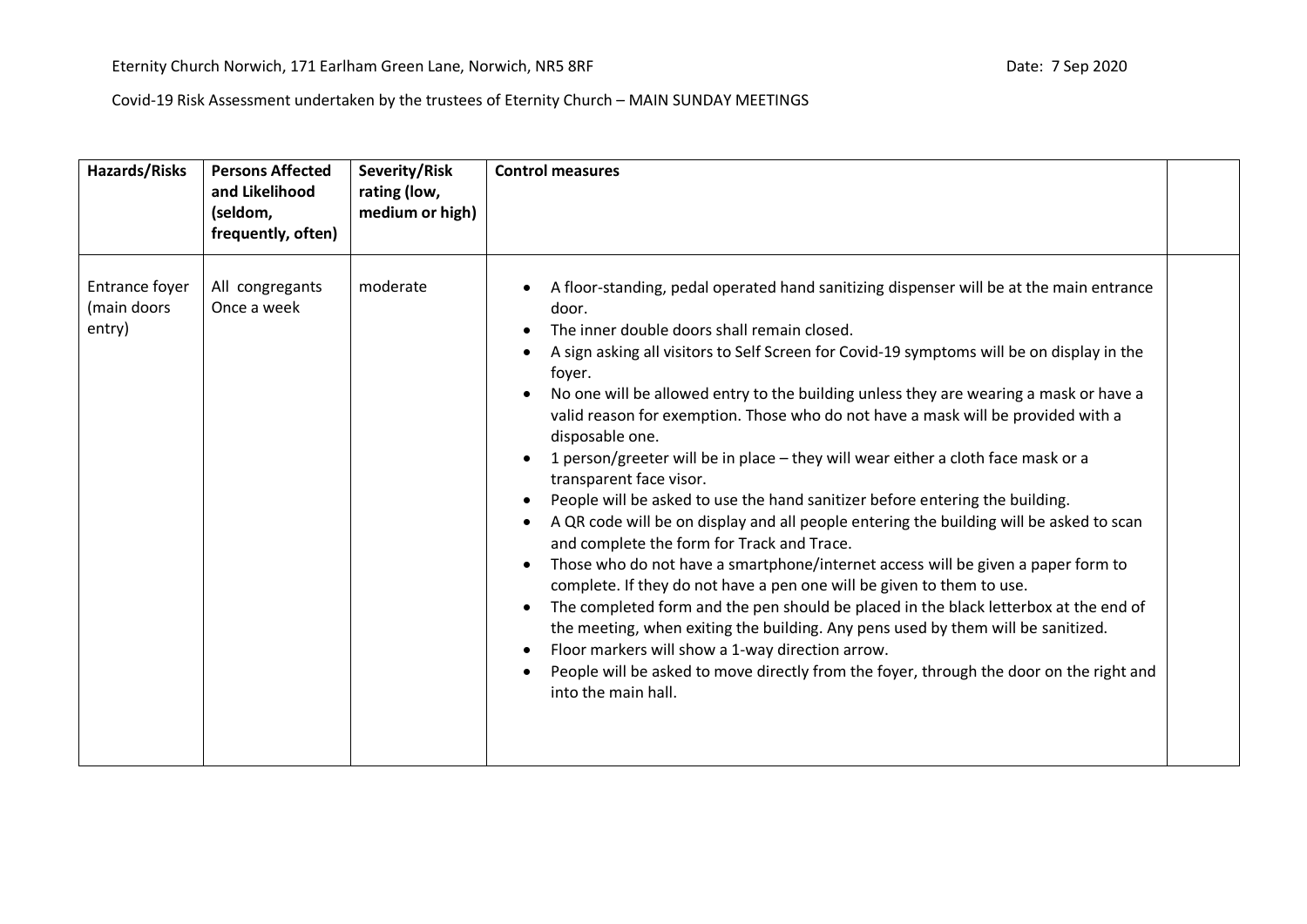| <b>Hazards/Risks</b>              | <b>Persons Affected</b><br>and Likelihood<br>(seldom,<br>frequently, often) | Severity/Risk<br>rating (low,<br>medium or high) | <b>Control measures</b>                                                                                                                                                                                                                                                                                                                                                                                                                                                                                                                                                                                                                                                                                                                                             |  |
|-----------------------------------|-----------------------------------------------------------------------------|--------------------------------------------------|---------------------------------------------------------------------------------------------------------------------------------------------------------------------------------------------------------------------------------------------------------------------------------------------------------------------------------------------------------------------------------------------------------------------------------------------------------------------------------------------------------------------------------------------------------------------------------------------------------------------------------------------------------------------------------------------------------------------------------------------------------------------|--|
| Main hall                         | All congregants<br>Once a week                                              | Moderate                                         | Chairs will be laid out is sets of 1, 2, 3 or 4 chairs.<br>٠<br>1 person will be standing by the corridor into the main hall, wearing a mask or face<br>٠<br>visor. They will direct each household group to find a suitable set of chairs to equal<br>their number and to adhere to a 1m social distance rule. People will be asked to<br>remain in their seats until the service is concluded. Parents are to keep their<br>children with them at all times.<br>People must exit after the meeting concludes via the marked one-way system -<br>$\bullet$<br>take the exit corridor to the left of the stage, follow the arrows through the foyer,<br>double doors and out the main doors into the car park.<br>Hand sanitizer is available on exit.<br>$\bullet$ |  |
| Tithes and<br>offerings/donations | Minimal number                                                              | Low                                              | Tithes and offerings will be encouraged to continue to be given via online banking,<br>٠<br>Paypal and the QR code on display.<br>Those who cannot will be offered to use the card processing machine in person.<br>$\bullet$<br>The machine will be brought to them to process their payment. The machine will<br>be sanitized immediately afterwards, unless a contactless payment method was<br>used, in which case no need to sanitize between uses.<br>Those who have brough cash/cheque donations can place it in the black letterbox in<br>$\bullet$<br>the foyer at the end of the meeting, on their way out of the building.                                                                                                                               |  |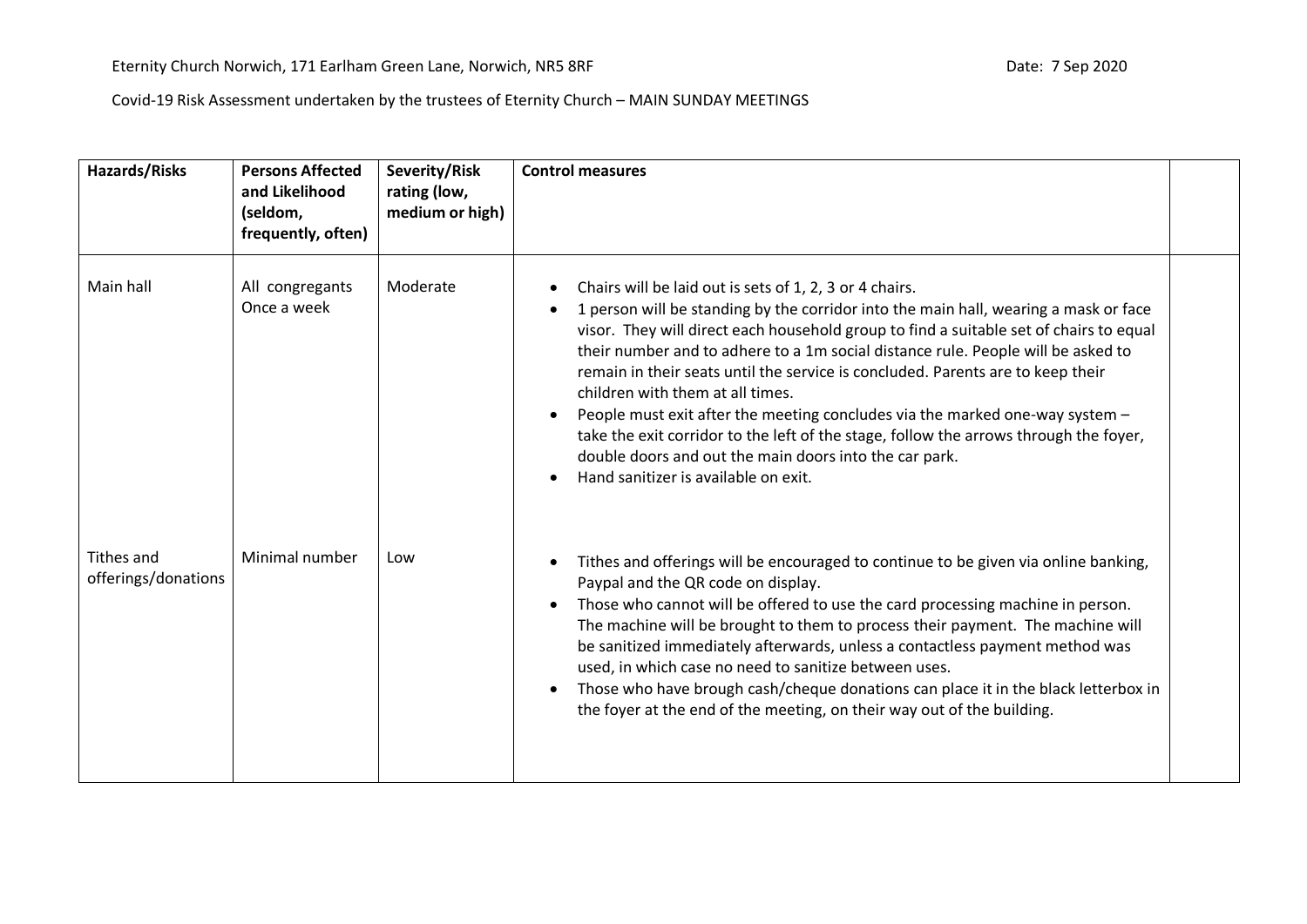| <b>Hazards/Risks</b>        | <b>Persons Affected</b><br>and Likelihood<br>(seldom,<br>frequently, often) | Severity/Risk<br>rating (low,<br>medium or high) | <b>Control measures</b>                                                                                                                                                                                                                                                                                                                                                                                                                                                                                                                                                                                                                                                                                                                                                                                                                                                                    |
|-----------------------------|-----------------------------------------------------------------------------|--------------------------------------------------|--------------------------------------------------------------------------------------------------------------------------------------------------------------------------------------------------------------------------------------------------------------------------------------------------------------------------------------------------------------------------------------------------------------------------------------------------------------------------------------------------------------------------------------------------------------------------------------------------------------------------------------------------------------------------------------------------------------------------------------------------------------------------------------------------------------------------------------------------------------------------------------------|
| <b>Toilets</b>              | Minimal people                                                              | Low                                              | People will be asked to only use the toilets in emergency and only one household<br>bubble at a time.<br>The toilets are professionally cleaned on a Saturday in preparation for Sunday<br>$\bullet$<br>church services.<br>A 1-person-at-a-time system is in place, with signs on the doors to indicate this ie<br>$\bullet$<br>one household bubble at a time.<br>People will be asked to queue in the minor hall, maintaining social distancing. If<br>$\bullet$<br>social distancing cannot be maintained then they should return to the main hall<br>until they can safely resume.<br>20 second hand-washing signs are on display to encourage good hygiene.<br>$\bullet$<br>Hand spray and paper towel will be on hand in the toilets and people asked to spray<br>$\bullet$<br>and wipe door handles and taps after use, disposing of the used paper towel in the<br>bins provided. |
| Kitchen, Creche,<br>Offices | Minimal                                                                     | Low                                              | These will be off limits to the general public. Only designated staff may enter, if<br>required.                                                                                                                                                                                                                                                                                                                                                                                                                                                                                                                                                                                                                                                                                                                                                                                           |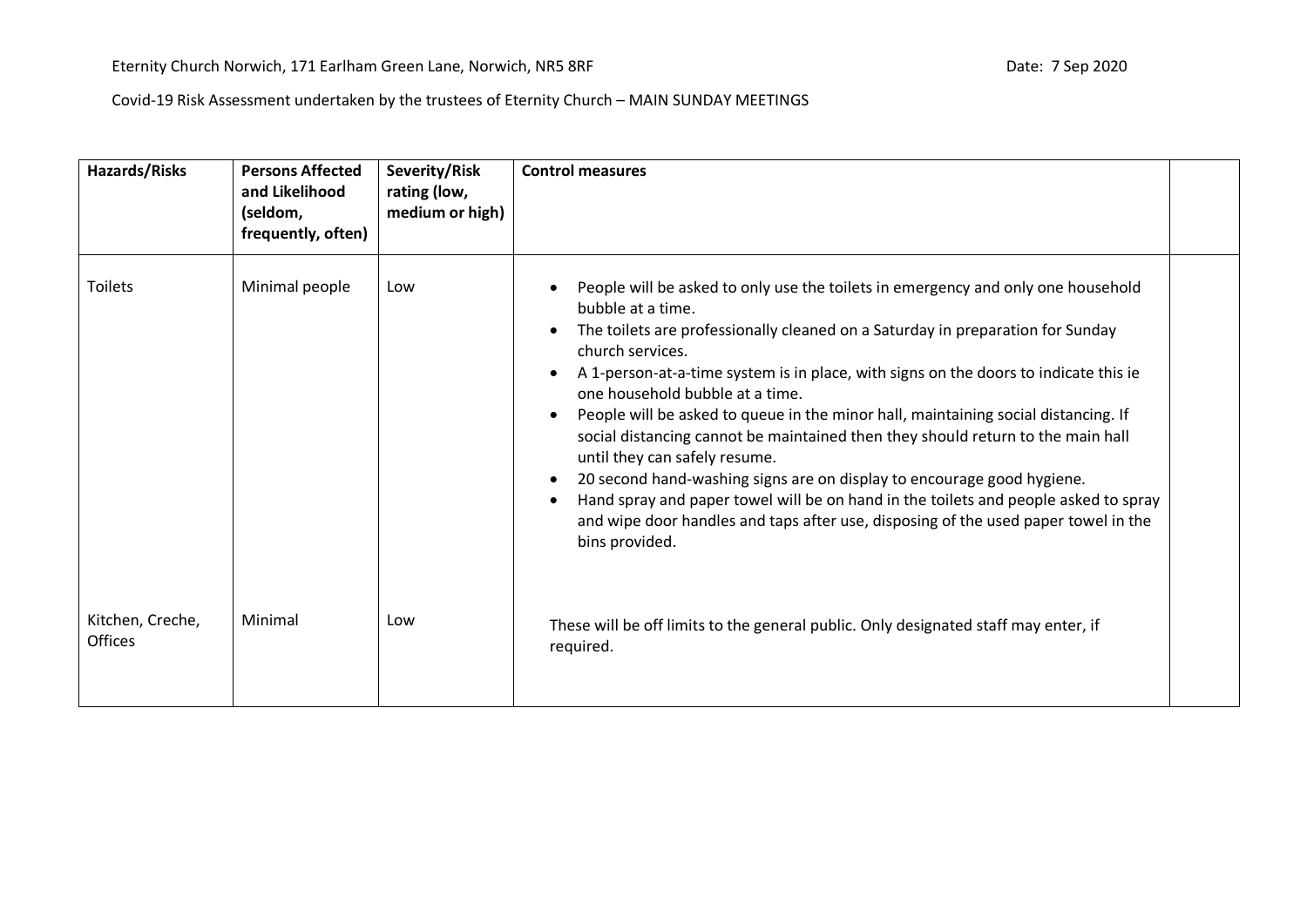| Hazards/Risks                    | <b>Persons Affected</b><br>and Likelihood<br>(seldom,<br>frequently, often) | Severity/Risk<br>rating (low,<br>medium or high) | <b>Control measures</b>                                                                                                                                                                                                                                                                                                                                                                                                                                                                                                                     |  |
|----------------------------------|-----------------------------------------------------------------------------|--------------------------------------------------|---------------------------------------------------------------------------------------------------------------------------------------------------------------------------------------------------------------------------------------------------------------------------------------------------------------------------------------------------------------------------------------------------------------------------------------------------------------------------------------------------------------------------------------------|--|
| <b>Minor Hall</b>                | Minimal people                                                              | Low                                              | A screened corridor to the toilets will be created with room dividers. This will create<br>a separate screened off area for parents to sit with their toddlers/babies should<br>they require to leave the main hall seating area.<br>Audio feed of main service will be in place.<br>$\bullet$<br>4 chair sets will be in place, socially distanced.<br>It will be up to parents to maintain control of their children if they wish to sit here<br>and listen to the service via the audio feed.<br>Hand sanitizer is on hand.<br>$\bullet$ |  |
| Pastor's office /<br>councelling | Minimal people                                                              | Low                                              | Should a parishioner require a personal meeting/prayer with the Pastor/s after the<br>meeting then this shall take place in the Pastor's office, with chairs placed 1m apart<br>and masks on at all times. Should the household bubble be too large for this then it<br>will take place in the minor hall, after all other people have vacated, to allow for<br>social distancing.<br>Hand sanitizer is available.                                                                                                                          |  |